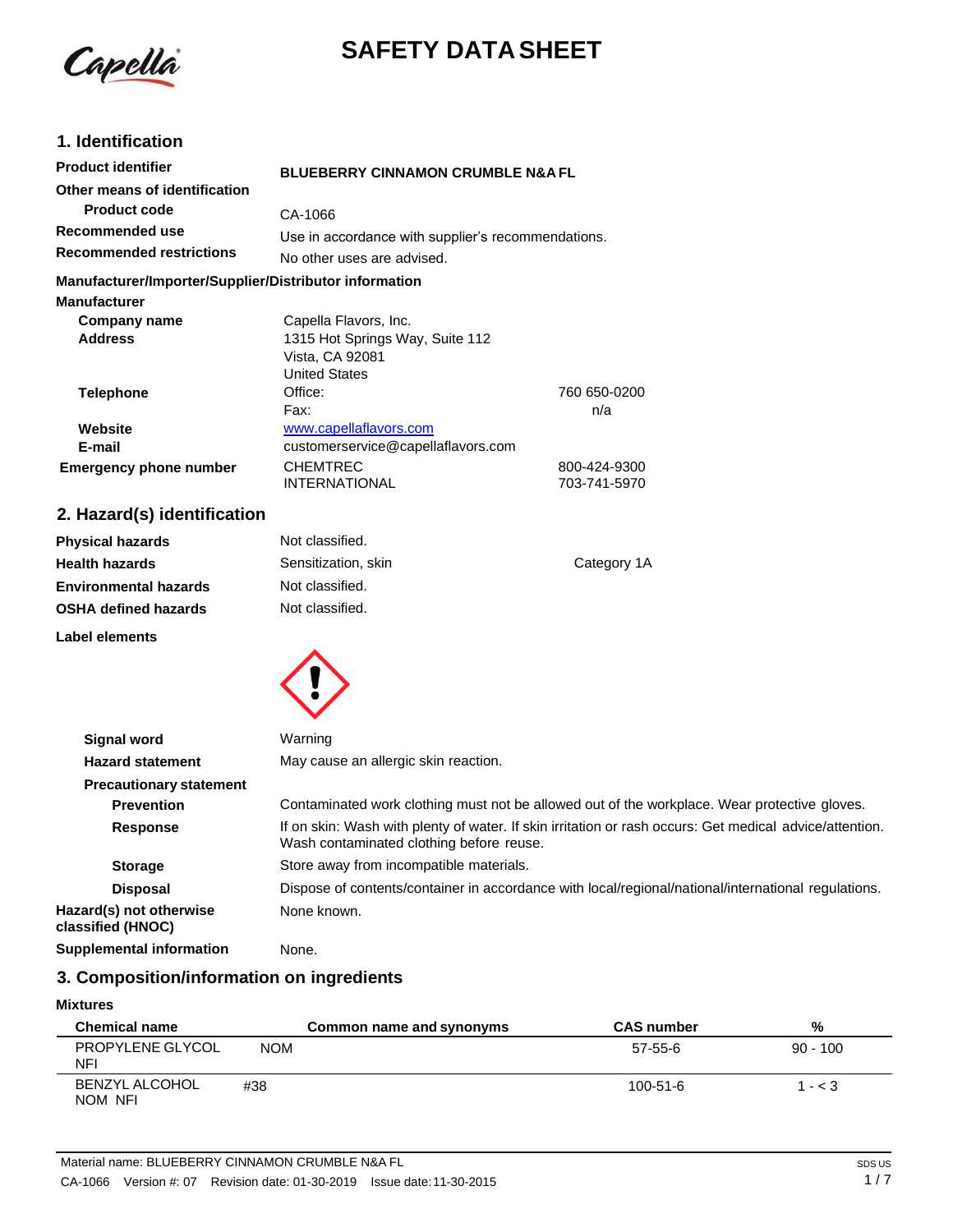| <b>Chemical name</b>                       | Common name and synonyms | <b>CAS</b> number | %         |
|--------------------------------------------|--------------------------|-------------------|-----------|
| ETHYL ALCOHOL 190 PROOF<br>CANE IP NON GMO | <b>ETHYLALCOHOL</b>      | 64-17-5           | $1 - < 3$ |
| CINNAMIC ALDEHYDE<br>#98                   |                          | 104-55-2          | ≤∣        |
| Other components below reportable levels   |                          |                   | 1 - < 3   |

\*Designates that a specific chemical identity and/or percentage of composition has been withheld as a trade secret.

| 4. First-aid measures                                                        |                                                                                                                                                                                     |
|------------------------------------------------------------------------------|-------------------------------------------------------------------------------------------------------------------------------------------------------------------------------------|
| <b>Inhalation</b>                                                            | Move to fresh air. Call a physician if symptoms develop or persist.                                                                                                                 |
| <b>Skin contact</b>                                                          | Remove contaminated clothing immediately and wash skin with soap and water. In case of<br>eczema or other skin disorders: Seek medical attention and take along these instructions. |
| Eye contact                                                                  | Rinse with water. Get medical attention if irritation develops and persists.                                                                                                        |
| Ingestion                                                                    | Rinse mouth. Get medical attention if symptoms occur.                                                                                                                               |
| <b>Most important</b><br>symptoms/effects, acute and<br>delayed              | May cause an allergic skin reaction. Dermatitis. Rash.                                                                                                                              |
| Indication of immediate<br>medical attention and special<br>treatment needed | Provide general supportive measures and treat symptomatically. Keep victim under observation.<br>Symptoms may be delayed.                                                           |
| <b>General information</b>                                                   | Ensure that medical personnel are aware of the material(s) involved, and take precautions to<br>protect themselves. Wash contaminated clothing before reuse.                        |

# **5. Fire-fighting measures**

 $\overline{a}$ 

| Suitable extinguishing media                                            | Alcohol resistant foam. Powder. Carbon dioxide (CO2).                                         |
|-------------------------------------------------------------------------|-----------------------------------------------------------------------------------------------|
| Unsuitable extinguishing<br>media                                       | Do not use water jet as an extinguisher, as this will spread the fire.                        |
| Specific hazards arising from<br>the chemical                           | During fire, gases hazardous to health may be formed.                                         |
| <b>Special protective equipment</b><br>and precautions for firefighters | Self-contained breathing apparatus and full protective clothing must be worn in case of fire. |
| Fire fighting<br>equipment/instructions                                 | Move containers from fire area if you can do so without risk.                                 |
| <b>Specific methods</b>                                                 | Use standard firefighting procedures and consider the hazards of other involved materials.    |
| <b>General fire hazards</b>                                             | No unusual fire or explosion hazards noted.                                                   |

### **6. Accidental release measures**

| Personal precautions,<br>protective equipment and<br>emergency procedures | Keep unnecessary personnel away. Keep people away from and upwind of spill/leak. Wear<br>appropriate protective equipment and clothing during clean-up. Avoid breathing mist/vapors. Do<br>not touch damaged containers or spilled material unless wearing appropriate protective clothing.<br>Ensure adequate ventilation. Local authorities should be advised if significant spillages cannot be<br>contained. For personal protection, see section 8 of the SDS. |
|---------------------------------------------------------------------------|---------------------------------------------------------------------------------------------------------------------------------------------------------------------------------------------------------------------------------------------------------------------------------------------------------------------------------------------------------------------------------------------------------------------------------------------------------------------|
| Methods and materials for<br>containment and cleaning up                  | Use water spray to reduce vapors or divert vapor cloud drift.<br>Large Spills: Stop the flow of material, if this is without risk. Dike the spilled material, where this is<br>possible. Absorb in vermiculite, dry sand or earth and place into containers. Following product<br>recovery, flush area with water.                                                                                                                                                  |
|                                                                           | Small Spills: Wipe up with absorbent material (e.g. cloth, fleece). Clean surface thoroughly to<br>remove residual contamination.                                                                                                                                                                                                                                                                                                                                   |
| <b>Environmental precautions</b>                                          | Never return spills to original containers for re-use. For waste disposal, see section 13 of the SDS.<br>Avoid discharge into drains, water courses or onto the ground.                                                                                                                                                                                                                                                                                             |
| 7. Handling and storage                                                   |                                                                                                                                                                                                                                                                                                                                                                                                                                                                     |
| <b>Precautions for safe handling</b>                                      | Avoid breathing mist/vapors. Avoid contact with eyes, skin, and clothing. Avoid prolonged<br>exposure. Provide adequate ventilation. Wear appropriate personal protective equipment. Observe<br>good industrial hygiene practices.                                                                                                                                                                                                                                  |
| Conditions for safe storage,<br>including any incompatibilities           | Store in tightly closed container. Store away from incompatible materials (see Section 10 of the<br>SDS).                                                                                                                                                                                                                                                                                                                                                           |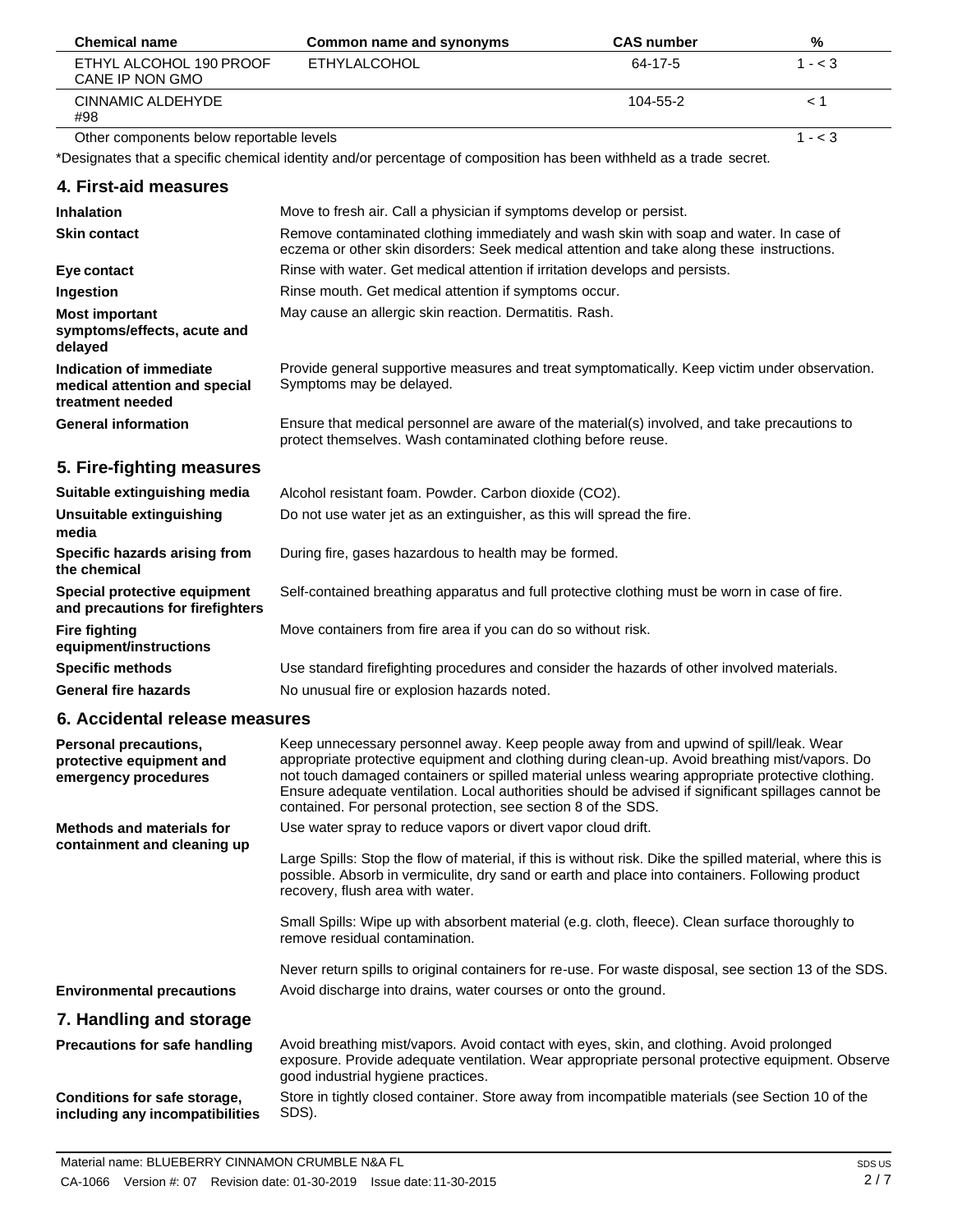## **8. Exposure controls/personal protection**

### **Occupational exposure limits**

The following constituents are the only constituents of the product which have a PEL, TLV or other recommended exposure limit. At this time, the other constituents have no known exposure limits.

| <b>Components</b>                                           | US. OSHA Table Z-1 Limits for Air Contaminants (29 CFR 1910.1000)<br><b>Type</b>                                                                                                                                                                                                                                                                                   | Value        |             |
|-------------------------------------------------------------|--------------------------------------------------------------------------------------------------------------------------------------------------------------------------------------------------------------------------------------------------------------------------------------------------------------------------------------------------------------------|--------------|-------------|
| ETHYL ALCOHOL 190<br>PROOF CANE IP NON<br>GMO (CAS 64-17-5) | PEL                                                                                                                                                                                                                                                                                                                                                                | 1900 mg/m3   |             |
|                                                             |                                                                                                                                                                                                                                                                                                                                                                    | 1000 ppm     |             |
| <b>US. ACGIH Threshold Limit Values</b>                     |                                                                                                                                                                                                                                                                                                                                                                    |              |             |
| <b>Components</b>                                           | <b>Type</b>                                                                                                                                                                                                                                                                                                                                                        | Value        |             |
| ETHYL ALCOHOL 190<br>PROOF CANE IP NON<br>GMO (CAS 64-17-5) | <b>STEL</b>                                                                                                                                                                                                                                                                                                                                                        | 1000 ppm     |             |
| US. NIOSH: Pocket Guide to Chemical Hazards                 |                                                                                                                                                                                                                                                                                                                                                                    |              |             |
| <b>Components</b>                                           | <b>Type</b>                                                                                                                                                                                                                                                                                                                                                        | <b>Value</b> |             |
| ETHYL ALCOHOL 190<br>PROOF CANE IP NON<br>GMO (CAS 64-17-5) | <b>TWA</b>                                                                                                                                                                                                                                                                                                                                                         | 1900 mg/m3   |             |
|                                                             |                                                                                                                                                                                                                                                                                                                                                                    | 1000 ppm     |             |
|                                                             | US. Workplace Environmental Exposure Level (WEEL) Guides                                                                                                                                                                                                                                                                                                           |              |             |
| <b>Components</b>                                           | <b>Type</b>                                                                                                                                                                                                                                                                                                                                                        | Value        | <b>Form</b> |
| <b>BENZYL ALCOHOL</b><br>#38 NOM NFI (CAS<br>$100 - 51 - 6$ | <b>TWA</b>                                                                                                                                                                                                                                                                                                                                                         | 44.2 mg/m3   |             |
|                                                             |                                                                                                                                                                                                                                                                                                                                                                    | 10 ppm       |             |
| PROPYLENE GLYCOL<br>NOM NFI (CAS 57-55-6)                   | <b>TWA</b>                                                                                                                                                                                                                                                                                                                                                         | 10 $mg/m3$   | Aerosol.    |
| <b>Biological limit values</b>                              | No biological exposure limits noted for the ingredient(s).                                                                                                                                                                                                                                                                                                         |              |             |
| Appropriate engineering<br>controls                         | Good general ventilation should be used. Ventilation rates should be matched to conditions. If<br>applicable, use process enclosures, local exhaust ventilation, or other engineering controls to<br>maintain airborne levels below recommended exposure limits. If exposure limits have not been<br>established, maintain airborne levels to an acceptable level. |              |             |
|                                                             | Individual protection measures, such as personal protective equipment                                                                                                                                                                                                                                                                                              |              |             |
| <b>Eye/face protection</b>                                  | Face shield is recommended. Wear safety glasses with side shields (or goggles).                                                                                                                                                                                                                                                                                    |              |             |
| <b>Skin protection</b>                                      |                                                                                                                                                                                                                                                                                                                                                                    |              |             |
| <b>Hand protection</b>                                      | Wear appropriate chemical resistant gloves.                                                                                                                                                                                                                                                                                                                        |              |             |
| Other                                                       | Wear appropriate chemical resistant clothing. Use of an impervious apron is recommended.                                                                                                                                                                                                                                                                           |              |             |
| <b>Respiratory protection</b>                               | In case of insufficient ventilation, wear suitable respiratory equipment.                                                                                                                                                                                                                                                                                          |              |             |
| <b>Thermal hazards</b>                                      | Wear appropriate thermal protective clothing, when necessary.                                                                                                                                                                                                                                                                                                      |              |             |
| <b>General hygiene</b><br>considerations                    | Always observe good personal hygiene measures, such as washing after handling the material<br>and before eating, drinking, and/or smoking. Routinely wash work clothing and protective<br>equipment to remove contaminants. Contaminated work clothing should not be allowed out of the<br>workplace.                                                              |              |             |
| 9. Physical and chemical properties                         |                                                                                                                                                                                                                                                                                                                                                                    |              |             |
| Appearance                                                  |                                                                                                                                                                                                                                                                                                                                                                    |              |             |

#### **Physical state Form Color Odor** Liquid. Liquid. Not available. Not available. **Odor threshold** Not available.

**pH** Not available.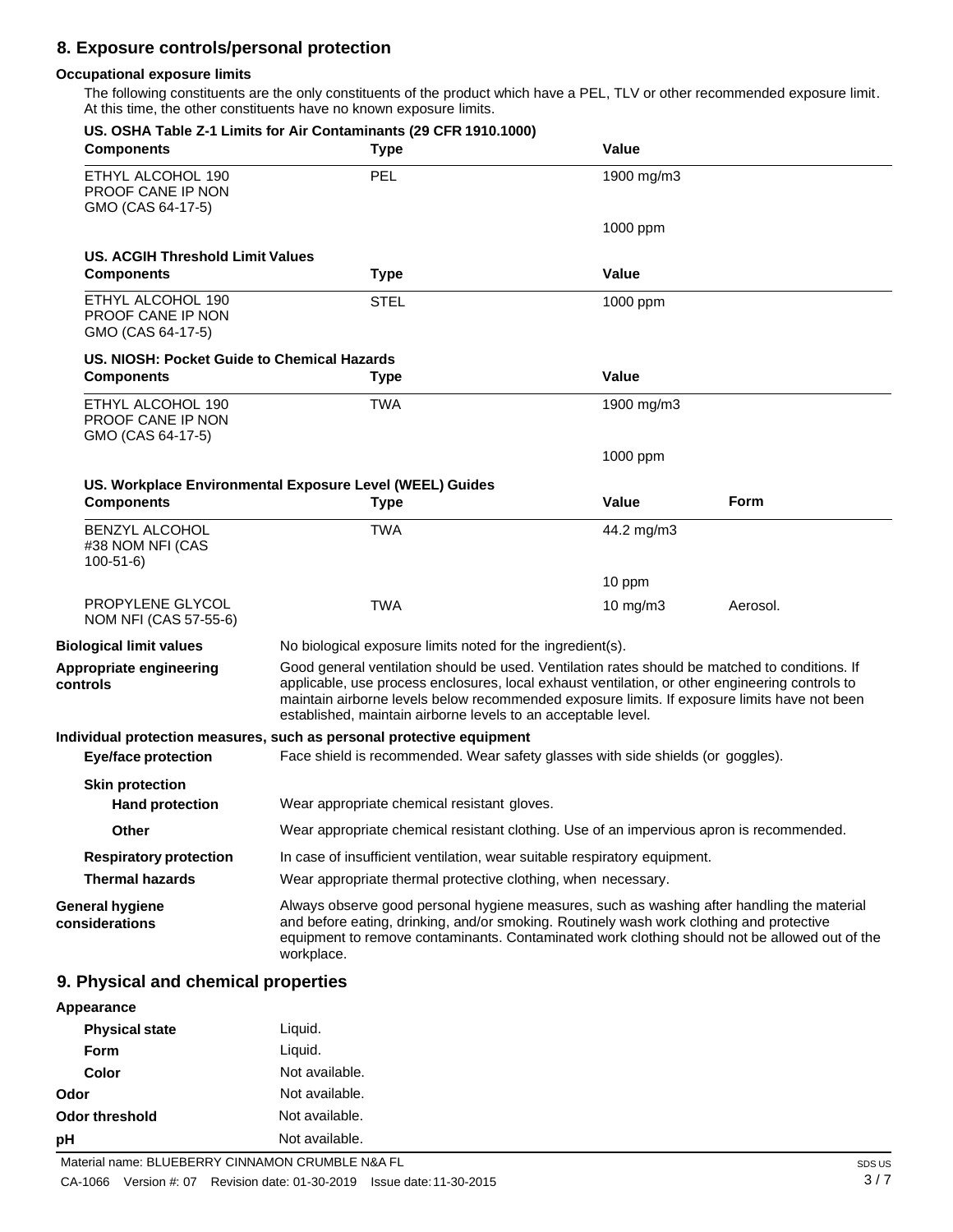| Melting point/freezing point                      | -74.2 $\degree$ F (-59 $\degree$ C) estimated                                                                                                                            |
|---------------------------------------------------|--------------------------------------------------------------------------------------------------------------------------------------------------------------------------|
| Initial boiling point and boiling<br>range        | 370.76 °F (188.2 °C) estimated                                                                                                                                           |
| <b>Flash point</b>                                | $>$ 200.0 °F ( $>$ 93.3 °C)                                                                                                                                              |
| <b>Evaporation rate</b>                           | Not available.                                                                                                                                                           |
| Flammability (solid, gas)                         | Not applicable.                                                                                                                                                          |
| Upper/lower flammability or explosive limits      |                                                                                                                                                                          |
| <b>Flammability limit - lower</b><br>(%)          | Not available.                                                                                                                                                           |
| <b>Flammability limit - upper</b><br>(%)          | Not available.                                                                                                                                                           |
| Explosive limit - lower (%)                       | Not available.                                                                                                                                                           |
| Explosive limit - upper (%)                       | Not available.                                                                                                                                                           |
| Vapor pressure                                    | 0.17 hPa estimated                                                                                                                                                       |
| Vapor density                                     | Not available.                                                                                                                                                           |
| <b>Relative density</b>                           | Not available.                                                                                                                                                           |
| Solubility(ies)                                   |                                                                                                                                                                          |
| <b>Solubility (water)</b>                         | Not available.                                                                                                                                                           |
| <b>Partition coefficient</b><br>(n-octanol/water) | Not available.                                                                                                                                                           |
| <b>Auto-ignition temperature</b>                  | 700 °F (371.11 °C) estimated                                                                                                                                             |
| <b>Decomposition temperature</b>                  | Not available.                                                                                                                                                           |
| <b>Viscosity</b>                                  | Not available.                                                                                                                                                           |
| <b>Other information</b>                          |                                                                                                                                                                          |
| <b>Density</b>                                    | 1.04 g/cm3 estimated                                                                                                                                                     |
| <b>Explosive properties</b>                       | Not explosive.                                                                                                                                                           |
| <b>Flammability class</b>                         | Combustible IIIB estimated                                                                                                                                               |
| <b>Oxidizing properties</b>                       | Not oxidizing.                                                                                                                                                           |
| <b>Refractive index</b>                           | 1.4285 - 1.4585                                                                                                                                                          |
| <b>Specific gravity</b>                           | $1.03 - 1.06$                                                                                                                                                            |
| 10. Stability and reactivity                      |                                                                                                                                                                          |
| <b>Reactivity</b>                                 | The product is stable and non-reactive under normal conditions of use, storage and transport.                                                                            |
| <b>Chemical stability</b>                         | Material is stable under normal conditions.                                                                                                                              |
| <b>Possibility of hazardous</b><br>reactions      | No dangerous reaction known under conditions of normal use.                                                                                                              |
| <b>Conditions to avoid</b>                        | Keep away from heat, hot surfaces, sparks, open flames and other ignition sources. Avoid<br>temperatures exceeding the flash point. Contact with incompatible materials. |

**Incompatible materials Hazardous decomposition products** Strong oxidizing agents. No hazardous decomposition products are known.

# **11. Toxicological information**

### **Information on likely routes of exposure**

| <b>Inhalation</b>                                                                  | Prolonged inhalation may be harmful.                     |
|------------------------------------------------------------------------------------|----------------------------------------------------------|
| <b>Skin contact</b>                                                                | May cause an allergic skin reaction.                     |
| Eye contact                                                                        | Direct contact with eyes may cause temporary irritation. |
| Ingestion                                                                          | Expected to be a low ingestion hazard.                   |
| Symptoms related to the<br>physical, chemical and<br>toxicological characteristics | May cause an allergic skin reaction. Dermatitis. Rash.   |

### **Information on toxicological effects**

### **Acute toxicity**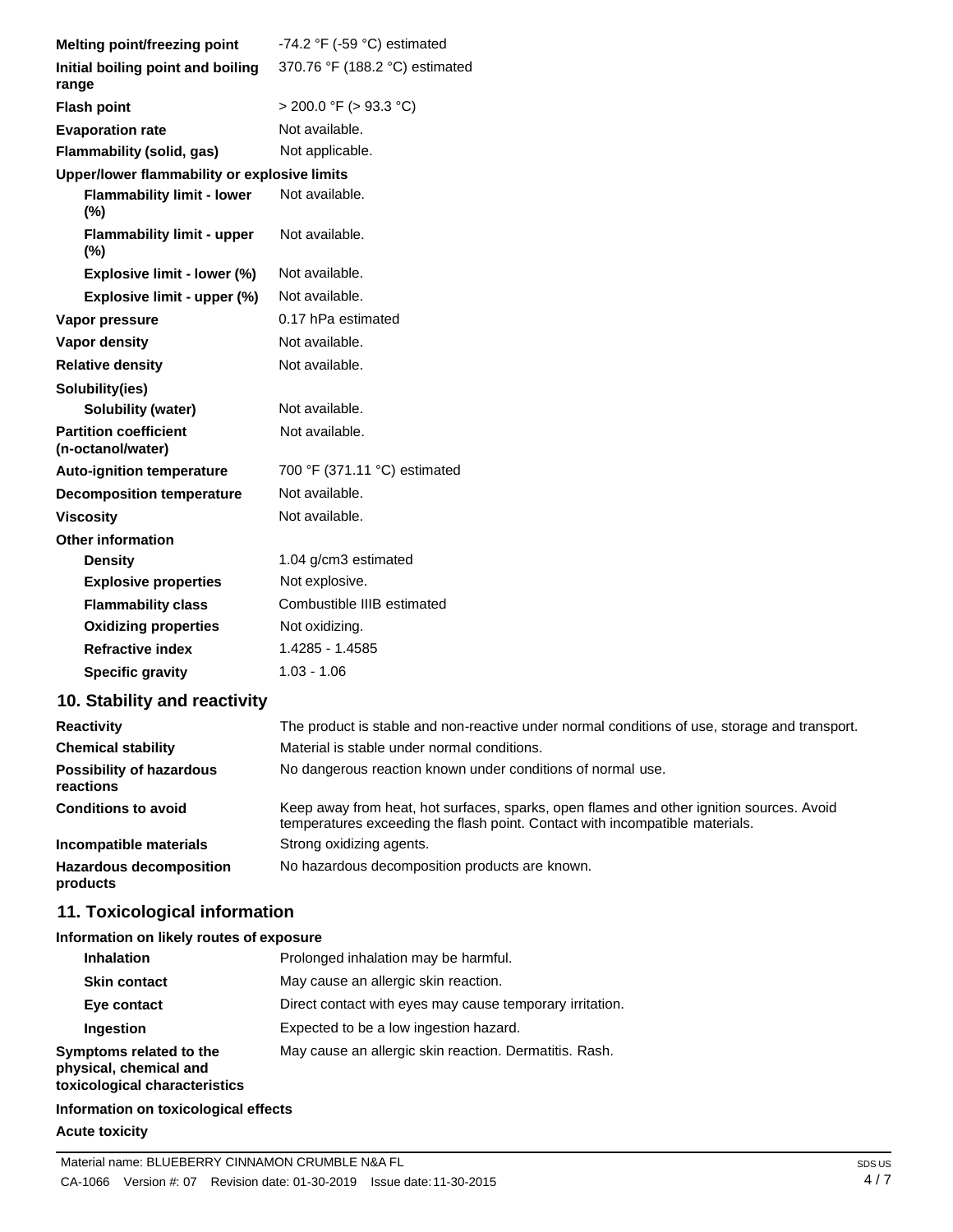| <b>Components</b>                                                                                                     | <b>Species</b>                                                 | <b>Test Results</b>                                                                                                                                                                                   |
|-----------------------------------------------------------------------------------------------------------------------|----------------------------------------------------------------|-------------------------------------------------------------------------------------------------------------------------------------------------------------------------------------------------------|
| <b>BENZYL ALCOHOL</b><br>#38                                                                                          | NOM NFI (CAS 100-51-6)                                         |                                                                                                                                                                                                       |
| <u>Acute</u>                                                                                                          |                                                                |                                                                                                                                                                                                       |
| Oral                                                                                                                  |                                                                |                                                                                                                                                                                                       |
| LD50                                                                                                                  | Rat                                                            | 1230 - 3100 mg/kg                                                                                                                                                                                     |
| <b>Skin corrosion/irritation</b>                                                                                      | Prolonged skin contact may cause temporary irritation.         |                                                                                                                                                                                                       |
| Serious eye damage/eye<br><i>irritation</i>                                                                           | Direct contact with eyes may cause temporary irritation.       |                                                                                                                                                                                                       |
| Respiratory or skin sensitization                                                                                     |                                                                |                                                                                                                                                                                                       |
| <b>Respiratory sensitization</b>                                                                                      | Not a respiratory sensitizer.                                  |                                                                                                                                                                                                       |
| <b>Skin sensitization</b>                                                                                             | May cause an allergic skin reaction.                           |                                                                                                                                                                                                       |
| Germ cell mutagenicity                                                                                                | mutagenic or genotoxic.                                        | No data available to indicate product or any components present at greater than 0.1% are                                                                                                              |
| Carcinogenicity                                                                                                       | Not classifiable as to carcinogenicity to humans.              |                                                                                                                                                                                                       |
|                                                                                                                       | IARC Monographs. Overall Evaluation of Carcinogenicity         |                                                                                                                                                                                                       |
| Not listed.                                                                                                           | OSHA Specifically Regulated Substances (29 CFR 1910.1001-1052) |                                                                                                                                                                                                       |
| Not regulated.                                                                                                        | US. National Toxicology Program (NTP) Report on Carcinogens    |                                                                                                                                                                                                       |
| Not listed.                                                                                                           |                                                                |                                                                                                                                                                                                       |
| <b>Reproductive toxicity</b>                                                                                          | Possible reproductive hazard.                                  |                                                                                                                                                                                                       |
| Specific target organ toxicity -<br>single exposure                                                                   | Not classified.                                                |                                                                                                                                                                                                       |
| Specific target organ toxicity -<br>repeated exposure                                                                 | Not classified.                                                |                                                                                                                                                                                                       |
| <b>Aspiration hazard</b>                                                                                              | Not an aspiration hazard.                                      |                                                                                                                                                                                                       |
| <b>Chronic effects</b>                                                                                                | Prolonged inhalation may be harmful.                           |                                                                                                                                                                                                       |
| 12. Ecological information                                                                                            |                                                                |                                                                                                                                                                                                       |
| <b>Ecotoxicity</b>                                                                                                    |                                                                | The product is not classified as environmentally hazardous. However, this does not exclude the<br>possibility that large or frequent spills can have a harmful or damaging effect on the environment. |
| <b>Persistence and degradability</b>                                                                                  |                                                                | No data is available on the degradability of any ingredients in the mixture.                                                                                                                          |
| <b>Bioaccumulative potential</b>                                                                                      |                                                                |                                                                                                                                                                                                       |
| Partition coefficient n-octanol / water (log Kow)<br><b>BENZYL ALCOHOL</b><br>ETHYL ALCOHOL 190 PROOF CANE IP NON GMO | #38 NOM NFI                                                    | 1.1<br>$-0.31$                                                                                                                                                                                        |
| PROPYLENE GLYCOL                                                                                                      | NOM NFI                                                        | $-0.92$                                                                                                                                                                                               |
| <b>Mobility in soil</b>                                                                                               | No data available.                                             |                                                                                                                                                                                                       |
| Other adverse effects                                                                                                 |                                                                | No other adverse environmental effects (e.g. ozone depletion, photochemical ozone creation<br>potential, endocrine disruption, global warming potential) are expected from this component.            |
| 13. Disposal considerations                                                                                           |                                                                |                                                                                                                                                                                                       |
| <b>Disposal instructions</b>                                                                                          |                                                                | Collect and reclaim or dispose in sealed containers at licensed waste disposal site. Dispose of<br>contents/container in accordance with local/regional/national/international regulations.           |
| <b>Local disposal regulations</b>                                                                                     | Dispose in accordance with all applicable regulations.         |                                                                                                                                                                                                       |
| Hazardous waste code                                                                                                  | disposal company.                                              | The waste code should be assigned in discussion between the user, the producer and the waste                                                                                                          |
| Waste from residues / unused<br>products                                                                              | Disposal instructions).                                        | Dispose of in accordance with local regulations. Empty containers or liners may retain some<br>product residues. This material and its container must be disposed of in a safe manner (see:           |
| <b>Contaminated packaging</b>                                                                                         | disposal.                                                      | Since emptied containers may retain product residue, follow label warnings even after container is<br>emptied. Empty containers should be taken to an approved waste handling site for recycling or   |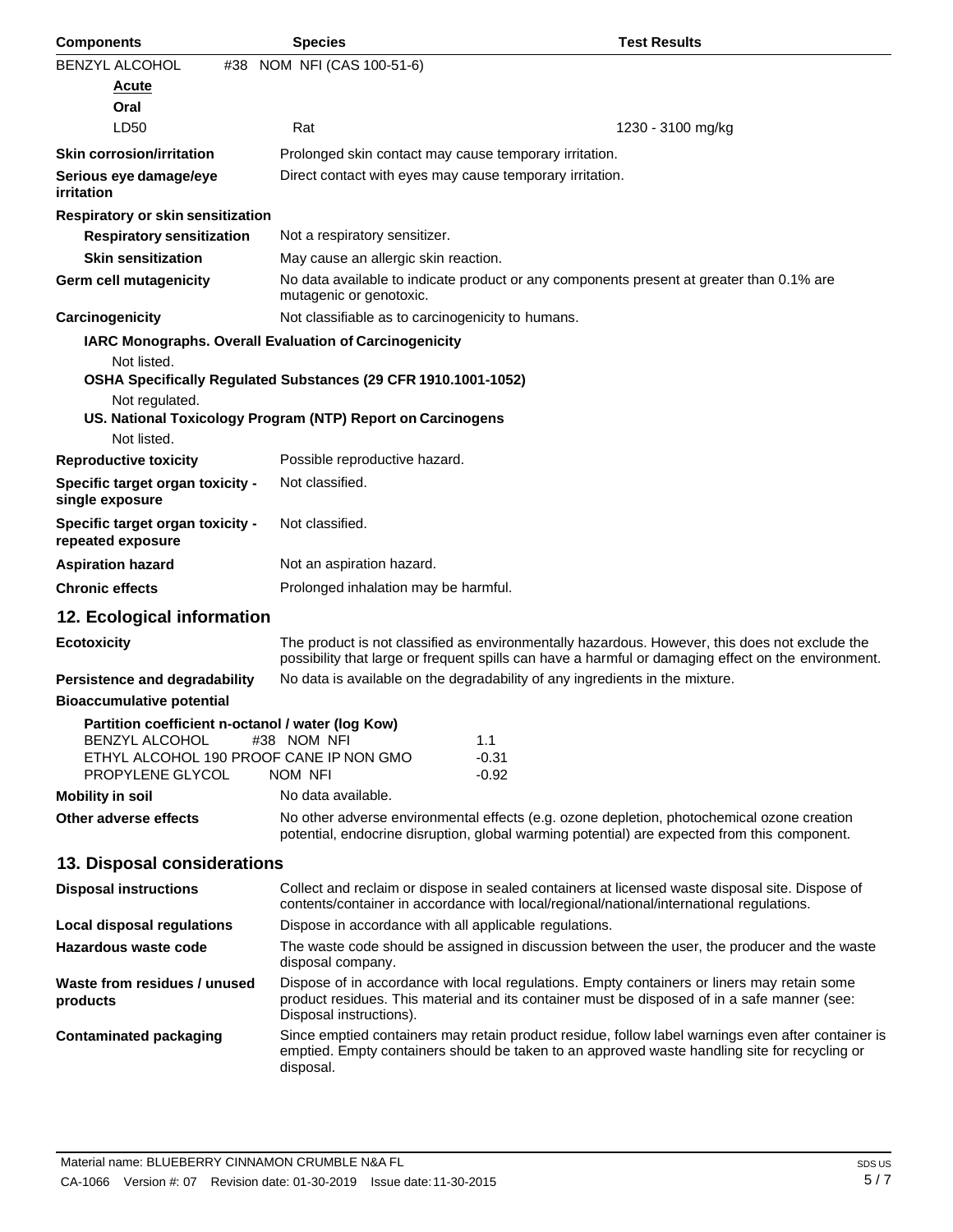# **14. Transport information**

### **DOT**

Not regulated as dangerous goods.

### **IATA**

Not regulated as dangerous goods.

#### **IMDG**

Not regulated as dangerous goods.

**Transport in bulk according to**  Not established. **Annex II of MARPOL 73/78 and the IBC Code**

# **15. Regulatory information**

| <b>US federal regulations</b>                                                                      | Standard, 29 CFR 1910.1200.       |                                                    | This product is a "Hazardous Chemical" as defined by the OSHA Hazard Communication                                                                                                                    |                        |
|----------------------------------------------------------------------------------------------------|-----------------------------------|----------------------------------------------------|-------------------------------------------------------------------------------------------------------------------------------------------------------------------------------------------------------|------------------------|
| <b>Toxic Substances Control Act (TSCA)</b>                                                         |                                   |                                                    |                                                                                                                                                                                                       |                        |
| TSCA Section 12(b) Export Notification (40 CFR 707, Subpt. D)                                      |                                   |                                                    |                                                                                                                                                                                                       |                        |
| Not regulated.                                                                                     |                                   |                                                    |                                                                                                                                                                                                       |                        |
| <b>CERCLA Hazardous Substance List (40 CFR 302.4)</b>                                              |                                   |                                                    |                                                                                                                                                                                                       |                        |
| Not listed.                                                                                        |                                   |                                                    |                                                                                                                                                                                                       |                        |
| SARA 304 Emergency release notification                                                            |                                   |                                                    |                                                                                                                                                                                                       |                        |
| Not regulated.<br>OSHA Specifically Regulated Substances (29 CFR 1910.1001-1052)                   |                                   |                                                    |                                                                                                                                                                                                       |                        |
| Not regulated.                                                                                     |                                   |                                                    |                                                                                                                                                                                                       |                        |
| Superfund Amendments and Reauthorization Act of 1986 (SARA)                                        |                                   |                                                    |                                                                                                                                                                                                       |                        |
| <b>SARA 302 Extremely hazardous substance</b>                                                      |                                   |                                                    |                                                                                                                                                                                                       |                        |
| Not listed.                                                                                        |                                   |                                                    |                                                                                                                                                                                                       |                        |
| SARA 311/312 Hazardous<br>chemical                                                                 | <b>Yes</b>                        |                                                    |                                                                                                                                                                                                       |                        |
| <b>Classified hazard</b><br>categories                                                             | Respiratory or skin sensitization |                                                    |                                                                                                                                                                                                       |                        |
| <b>SARA 313 (TRI reporting)</b><br>Not regulated.                                                  |                                   |                                                    |                                                                                                                                                                                                       |                        |
| Other federal regulations                                                                          |                                   |                                                    |                                                                                                                                                                                                       |                        |
| Clean Air Act (CAA) Section 112 Hazardous Air Pollutants (HAPs) List                               |                                   |                                                    |                                                                                                                                                                                                       |                        |
| Not regulated.<br>Clean Air Act (CAA) Section 112(r) Accidental Release Prevention (40 CFR 68.130) |                                   |                                                    |                                                                                                                                                                                                       |                        |
| Not regulated.                                                                                     |                                   |                                                    |                                                                                                                                                                                                       |                        |
| <b>Safe Drinking Water Act</b><br>(SDWA)                                                           | Not regulated.                    |                                                    |                                                                                                                                                                                                       |                        |
|                                                                                                    |                                   |                                                    | FEMA Priority Substances Respiratory Health and Safety in the Flavor Manufacturing Workplace                                                                                                          |                        |
| <b>CINNAMIC ALDEHYDE</b>                                                                           | #98                               | Low priority                                       |                                                                                                                                                                                                       |                        |
| (CAS 104-55-2)<br>ETHYL ALCOHOL 190 PROOF CANE IP NON GMO Low priority<br>$(CAS 64-17-5)$          |                                   |                                                    |                                                                                                                                                                                                       |                        |
| <b>US state regulations</b>                                                                        |                                   |                                                    |                                                                                                                                                                                                       |                        |
| <b>California Proposition 65</b>                                                                   |                                   |                                                    |                                                                                                                                                                                                       |                        |
| more information go to www.P65Warnings.ca.gov.                                                     |                                   |                                                    | California Safe Drinking Water and Toxic Enforcement Act of 1986 (Proposition 65): This material<br>is not known to contain any chemicals currently listed as carcinogens or reproductive toxins. For |                        |
| <b>International Inventories</b>                                                                   |                                   |                                                    |                                                                                                                                                                                                       |                        |
| Country(s) or region                                                                               | <b>Inventory name</b>             |                                                    |                                                                                                                                                                                                       | On inventory (yes/no)* |
| Australia                                                                                          |                                   | Australian Inventory of Chemical Substances (AICS) |                                                                                                                                                                                                       | Yes                    |
| Canada                                                                                             | Domestic Substances List (DSL)    |                                                    |                                                                                                                                                                                                       | No.                    |
| Canada                                                                                             |                                   | Non-Domestic Substances List (NDSL)                |                                                                                                                                                                                                       | No.                    |
| China                                                                                              |                                   |                                                    | Inventory of Existing Chemical Substances in China (IECSC)                                                                                                                                            | Yes                    |
| Material name: BLUEBERRY CINNAMON CRUMBLE N&A FL                                                   |                                   |                                                    |                                                                                                                                                                                                       | SDS US                 |